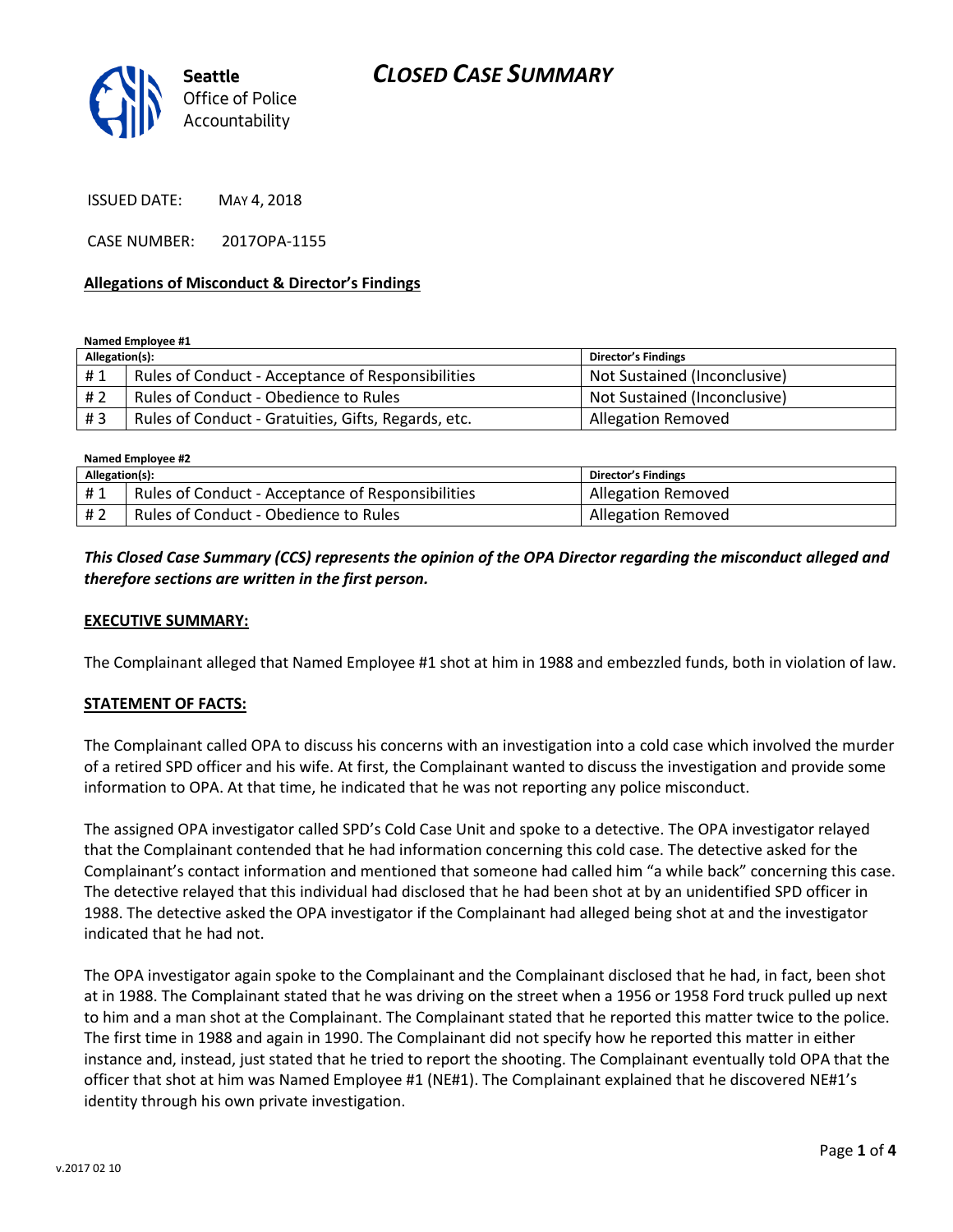



OPA CASE NUMBER: 2017OPA-1155

The OPA investigator against spoke to the detective, who confirmed that the Complainant alleged that he was shot at by NE#1. The detective stated that he discussed this matter with the Complainant and then briefed his supervisor, a sergeant. The OPA investigator also spoke to the sergeant. The sergeant stated that he learned of the shooting allegation in 2016. He told OPA that he tried to call the Complainant multiple times but that the Complainant never returned his calls. The sergeant indicated that he searched for any Department shootings that matched this alleged incident and found no such cases. The sergeant further told the OPA investigator that the Complainant had spoken to one other retired detective. The OPA investigator spoke to this retired detective who stated that he talked to someone seeking information concerning the cold case. The retired detective told OPA that this individual never mentioned being shot at by an officer.

The OPA investigator then again interviewed the Complainant and obtained a recorded statement. In this statement, the Complainant further expounded on the alleged shooting and claimed that NE#1 had also embezzled funds purposed for the murdered officer's family.

Based on the nature of the Complainant's allegations, OPA referred this matter to SPD for criminal investigation. The criminal investigator went to the Complainant's residence and interviewed him. The criminal investigator also interviewed NE#1. NE#1 denied shooting the Complainant and stated that the allegation was absurd. NE#1 declined, however, to give a recorded statement, telling the criminal investigator that it would be a waste of time to do so.

This matter was referred back to OPA after the criminal investigation did not yield any conclusive evidence of criminality. OPA's administrative investigation then ensued.

## **ADMINISTRATIVE NOTE:**

As the conduct in question allegedly occurred in 1988, the policies under which this matter is evaluated are those that were in force at that time.

#### **ANALYSIS AND CONCLUSIONS:**

## **Named Employee #1 - Allegation #1** *Rules of Conduct - Acceptance of Responsibilities*

The policies governing Rules of Conduct – Acceptance of Responsibilities reads as follows: "Sworn employees at all times, on or off duty, shall accept the responsibilities imposed upon them by law as to their duties and authority. When within the boundaries of the City, they shall preserve the public peace, detect and arrest violators of the law, prevent crime, protect life and property, and enforce the criminal laws of the State of Washington and the ordinances of the City of Seattle."

If it could be proved that NE#1 shot at the Complainant, this conduct would clearly be in violation of this policy. Similarly, if NE#1 embezzled money purposed for the family of the deceased officer, that conduct would also violate this policy. Here, however, the evidence is insufficient to establish that NE#1 engaged in such behavior.

As noted in the Case Summary, there were a number of discrepancies between the Complainant's accounts to both OPA and the criminal investigator. Most notably, the Complainant told OPA that his vehicle was shot in the "A-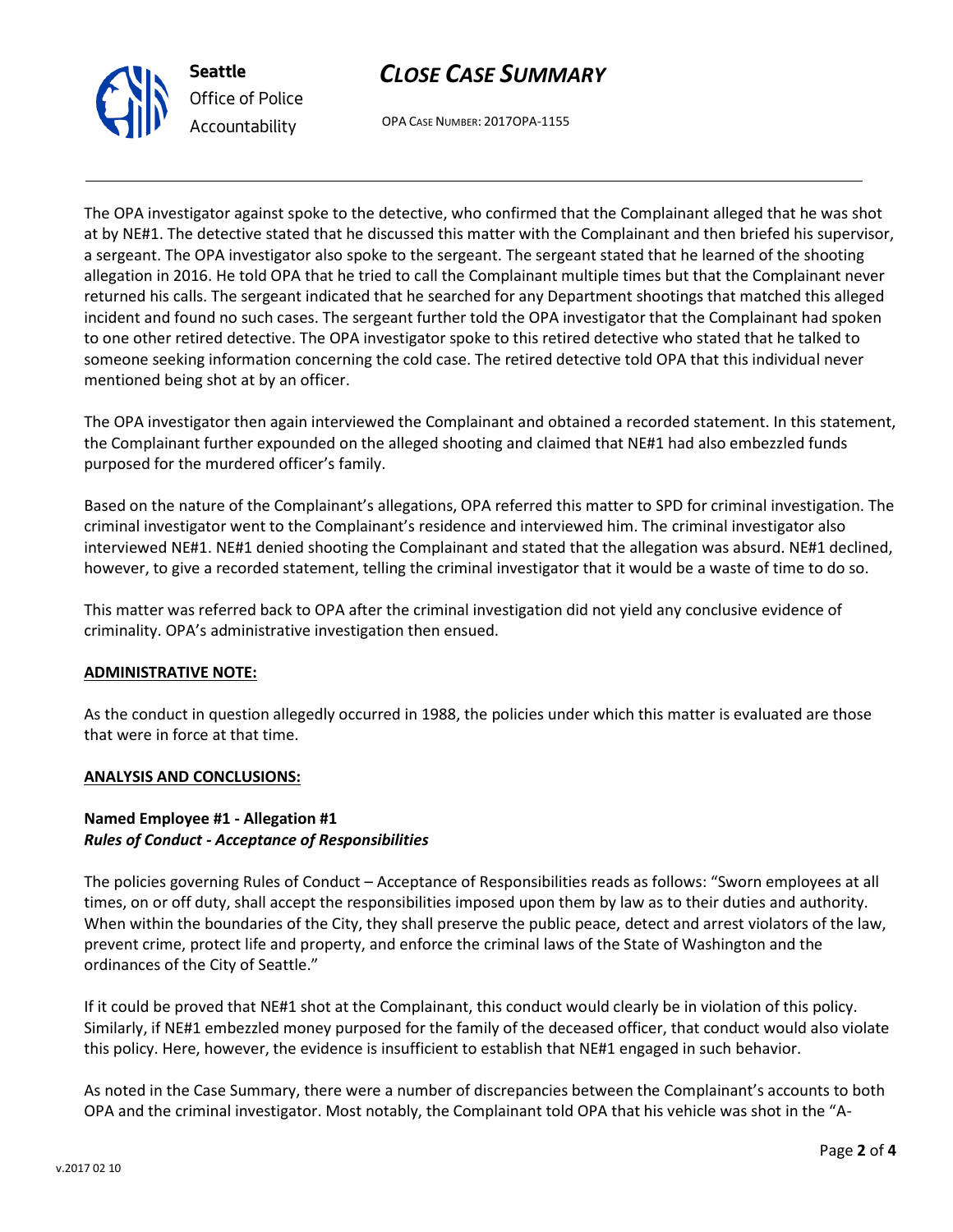

# *CLOSE CASE SUMMARY*

OPA CASE NUMBER: 2017OPA-1155

frame" and told the criminal investigator that the shot went into his windshield. He further described to OPA that NE#1 was wearing jeans and boots at the time of the shooting, but also told OPA that he never saw NE#1 get out of the vehicle on the date in question. As such, it is unclear how the Complainant knew of the jeans and boots, particularly given that NE#1 was allegedly seated in a pickup truck at the time.

Moreover, neither OPA nor the criminal investigator could locate any evidence conclusively establishing that this shooting occurred. There was no record of any similar officer-involved shooting from 1988. Moreover, there was no evidence that the Complainant ever actually reported this matter to any law enforcement agency, despite his claims that he did so.

The Complainant was further unable to provide any specific details or concrete evidence concerning the alleged embezzlement. Notably, the only witness to this behavior – an individual named "Mike Shoddy" who was identified by the Complainant – was deceased.

The above being said, I find it peculiar that NE#1 did not agree to a recorded interview, particularly given how serious these allegations were. If NE#1 believed this matter to be frivolous, I am unclear why he would not provide a recorded statement, even if brief, to explain why.

Ultimately, the evidence in this matter is insufficient to prove that NE#1 engaged in the claimed misconduct. Similarly, NE#1's failure to provide a substantive statement to the criminal investigator prevents OPA from conclusively disproving these allegations. As such, the question of whether NE#1 violated this policy by engaging in the conduct alleged by the Complainant is inconclusive.

## Recommended Finding: **Not Sustained (Inconclusive)**

## **Named Employee #1 - Allegation #2** *Rules of Conduct - Obedience to Rules*

The policy concerning Rules of Conduct – Obedience to Rules reads as follows: "Employees shall be familiar with, abide by, and conform to all laws and ordinances of the City of Seattle, and to Department rules and procedures."

For the same reasons as indicated above (*see* Named Employee #1, Allegation #2), I recommend that this allegation be Not Sustained – Inconclusive.

Recommended Finding: **Not Sustained (Inconclusive)**

## **Named Employee #1 - Allegation #3** *Rules of Conduct - Gratuities, Gifts, Rewards, etc.*

This policy applies to the acceptance of gifts, gratuities, rewards, and other items of value. It does not apply to the willful embezzlement of funds. This conduct is captured by the policies set forth in Allegation #1 and Allegation #2. As such, I recommend that this allegation be removed as this policy is inapplicable to the alleged misconduct.

## Recommended Finding: **Allegation Removed**